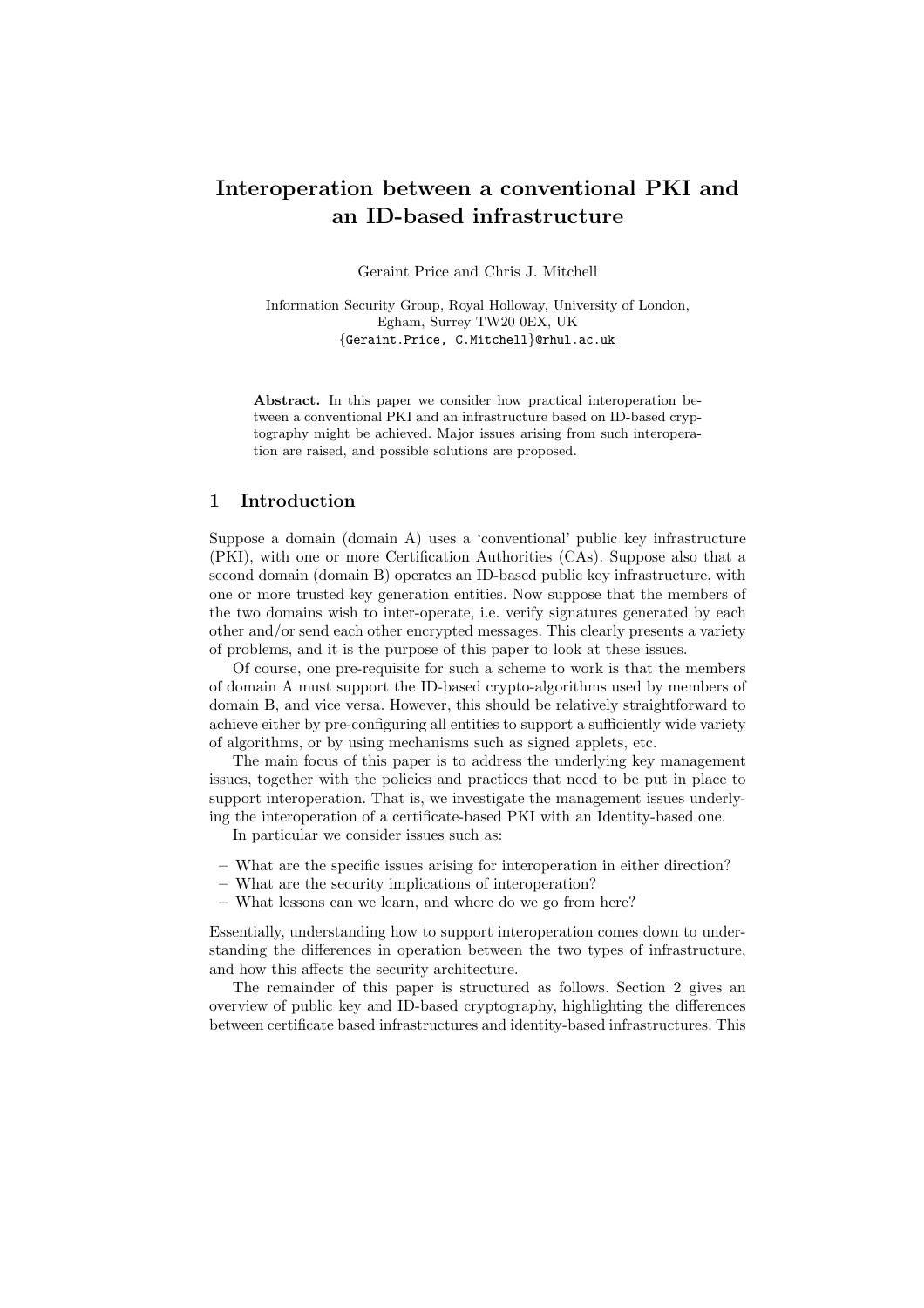includes a brief review of the (limited) prior art in the field. This leads naturally into Section 3, where we provide a description of a certificate-based solution to the interoperation problem. This is broken down into three subsections: an overview of inter-domain operation in 'native' environments; how to get a IDbased solution to work for the certificate-based user; and how to get a certificatebased solution to work for the ID-based user. Section 4 moves on to look beyond the use of certificates to solve the interoperation problem, highlighting both some potential alternative solutions and other issues that might come into play (e.g. the use of the Al-Riyami-Paterson certificateless public key infrastructure schemes [1, 2]). In Section 5 we provide an overview of the lessons learnt to date, and we outline possible future work. Finally, Section 6 gives some conclusions.

# 2 Technical Background

In this section we briefly review the technical background which we require for our subsequent analysis. We begin by reviewing the history of Identity-based (or Identifier-based) public key cryptography, outlining the differences between it and certificate-based infrastructures. We then close this section by reviewing what prior art exists discussing possible interfaces between certificate-based and identifier-based cryptographic infrastructures.

In practice, the management, distribution and use of public key certificates as part of a conventional PKI adds significant overheads. It was with this drawback in mind that, in 1984, Shamir proposed a new form of public key cryptography [13] which he termed Identity-based cryptography. In the 'traditional' model of public key cryptography, both the public and the corresponding private key are random in appearance; by contrast, in the ID-based model, the public key pair is generated from publicly verifiable data (with the generation of the corresponding private key requiring an additional secret parameter held by a Trusted Authority). Shamir pointed out that, if the public key is generated from an identifier of the entity to whom the key is assigned (e.g. a user's email address), this would obviate the need for certificates, and would simplify the management of public keys in a fielded system.

Until relatively recently the main limitation of ID-based cryptography was that, while Shamir and many others were able to propose a variety of IDbased signature schemes (see, for example, [11]), no efficient ID-based encryption scheme was known. This situation changed in 2001, when Boneh and Franklin [3, 4] proposed a practical and efficient encryption scheme.

The main benefit from the use of ID-based encryption, as discussed in [13], is the ability to encrypt a message sent to a given recipient without first having to retrieve the recipient's public key. All that is required is knowledge of the recipient's identity. By contrast, the potential practical benefits of using an identity-based signature scheme are rather less. This is because, for signatures, the private key needs to be created before a signature can be created in both the conventional and the ID-based cases. This meant that, until Boneh and Franklin's discovery, very little work had been conducted on the practical use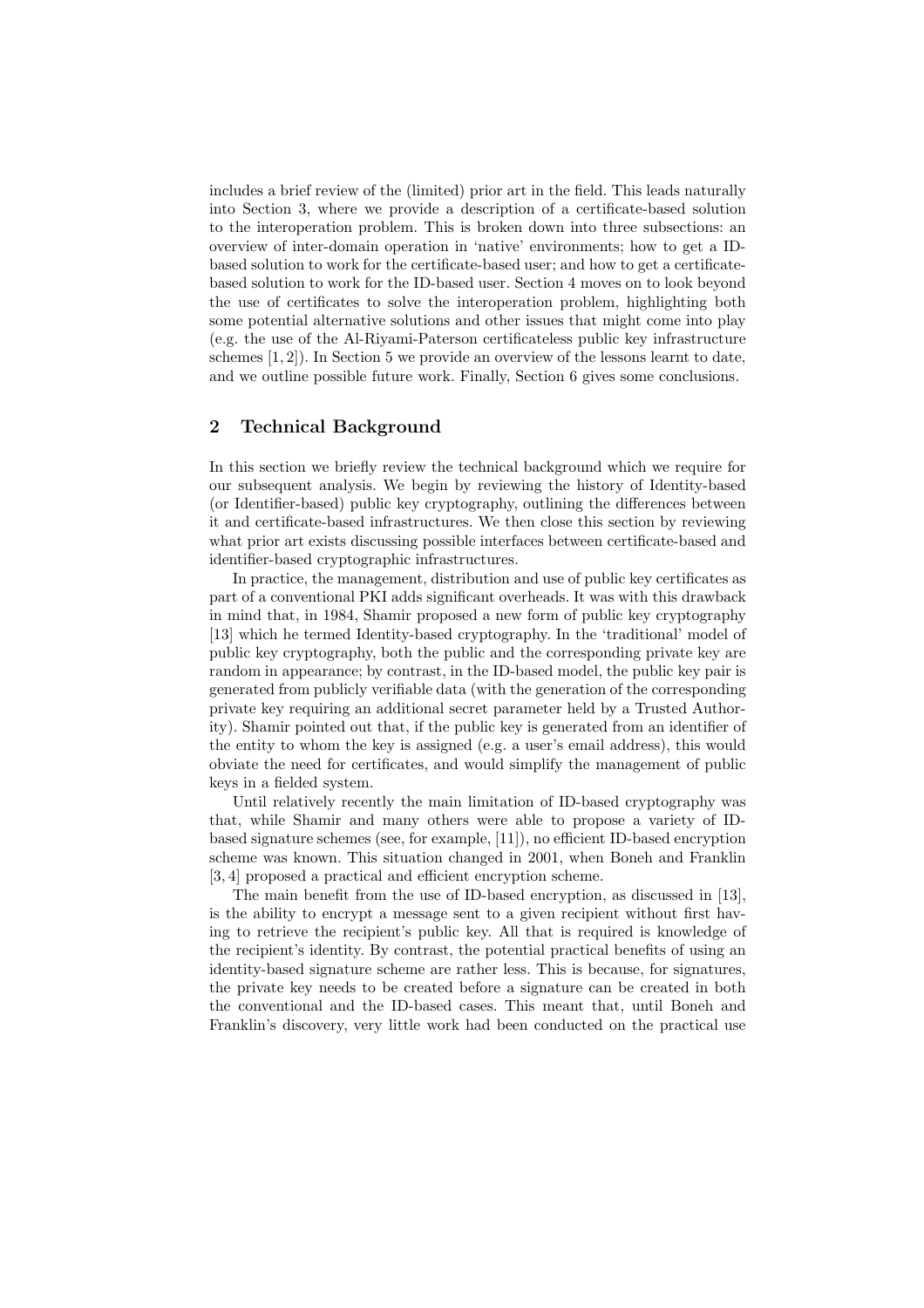of ID-based cryptography; however, since then, there has been a resurgence of interest in the field.

We next briefly discuss some of the main operational differences. Firstly, observe that, for ID-based encryption, the private key only needs to be generated when it is actually needed to decrypt data. Secondly, while there is no need for certificate revocation per se within the system, controlling the lifetime of valid identifiers results in very similar implementation problems to those encountered in a conventional PKI, as discussed by Paterson and Price [12].

Whilst this paper discusses the possible interaction between a traditional certificate-based public key infrastructure and an identifier-based infrastructure, there is almost nothing in the published literature that looks at this issue. We now briefly review relevant previous work.

Chen et al. [5] discuss the use of a hybrid scheme, with a traditional certificate-based PKI being used by the Trusted Authority (TA) at the domain/organisational level, but with identity-based cryptography used at the user level. They base their design on the premise that certificate-based systems are more efficient at the domain level and are less efficient at the user level, but that the inverse is true for identity-based systems. They note that they require crosscertification between the domain trust authorities, but do not provide detailed discussions of this issue.

Smetters and Durfee [14] propose an extension to DNSSEC, which is itself a recently proposed secure extension of DNS. They discuss the problems that would be faced if a global identity-based system were to be proposed. The main drawback they highlight would be the need for a central TA, and the management of a hierarchy of TAs under a root TA. In the case of identity-based systems, the keys of the mid-level TAs could be generated by TAs further up the tree, which might be an undesirable property. They propose that each individual trust domain runs its own TA, with their system parameters being distributed via DNSSEC.

While this prior work does consider the problems of trying to implement an identity-based scheme on a large scale, both proposals offer a tiered approach at a global scale, where it is assumed that peer-level communication is carried out using the same cryptographic mechanisms. In the remainder of this paper we analyse the technical challenges that would arise if users in two different organisations using different underlying mechanisms were to wish to communicate securely.

# 3 A Simple Certificate-based Solution

In this section we consider a simple certificate-based solution to the technical challenge faced when users in domains with different types of asymmetric infrastructures wish to communicate with each other. The basic outline of the design is to have the two separate domain infrastructures (one certificate-based and one identity-based) use traditional cross-certificates to authenticate the CA to the identity-based domain, and the TA to the certificate-based domain.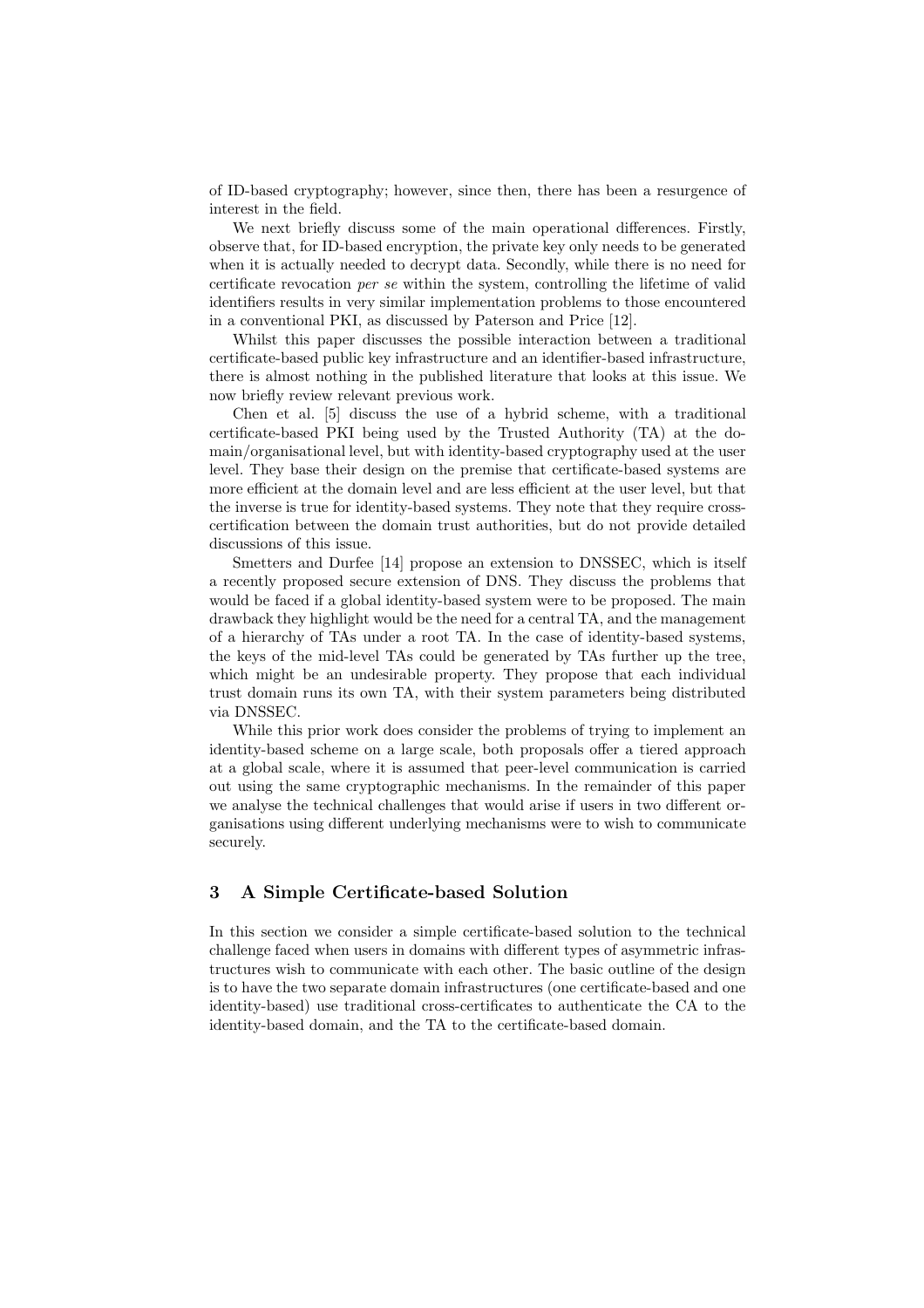We divide the discussion into three main parts. In Section 3.1 we consider what would happen if domains of the same type (i.e. certificate-to-certificate or identity-to-identity) need to interoperate. Then in section 3.2 we review our cross-certification design from a certificate-based user's perspective, and in section 3.3 we review our design from an identity-based user's perspective.

## 3.1 Core principles

Before detailing our proposed solution to certificate-to-identity cross-domain communication, we review how cross-domain communication happens in native environments.

- Certificate-based : The traditional method of supporting inter-domain communication between multiple certificate-based environments is to use crosscertificates. Cross-certificates are certificates issued by a CA to certify a peer-level CA's root public keys. This allows the client software of users in one domain to validate the certificates of users within another domain by first verifying the cross-certificate signed by their own CA (or, more generally, by verifying a chain of cross-certificates). While this solution is relatively straightforward, it has problems. Most notably, these problems arise when the two CAs reside in logically separate security domains. As a result, certificate path discovery can sometimes be complicated. Even if the certificate path can be built, the analysis of Certificate Policies (CP) and Certification Practice Statements (CPS) [6] can make it difficult for the validation mechanism of a user in one domain to know whether the certificate they have is suitable for the task which the user wishes to use it for.
- ID-based : Although very little work has been done on inter-operation between identity-based domains, both Chen et al. [5] and Smetters and Durfee [14] propose the use of security mechanisms 'external' to identity-based cryptography to authenticate cross-domain credentials. Chen et al. use traditional certificate-based mechanisms, and Smetters and Durfee use DNSSEC. It seems apparent that identity-based cryptography itself is not suitable for supporting the authentication of inter-domain credentials. This view would appear to be validated by the work of Chen et al. and Smetters and Durfee on cross-domain communication.

Similar problems to those encountered in certificate-based interaction arise here, notably that the policies operated within the two separate domains might need to be analysed for compatibility. However, at least in the case of identity-based encryption (as opposed to signature), path discovery might be simpler as the recipient could be forced to retrieve a new private key from their local TA. This would mean that the sender essentially offloads path discovery to the TA in the recipient's domain.

As we see below, the problems highlighted here are likely to get worse as the two different types of domains interact. This is mainly due to the fact that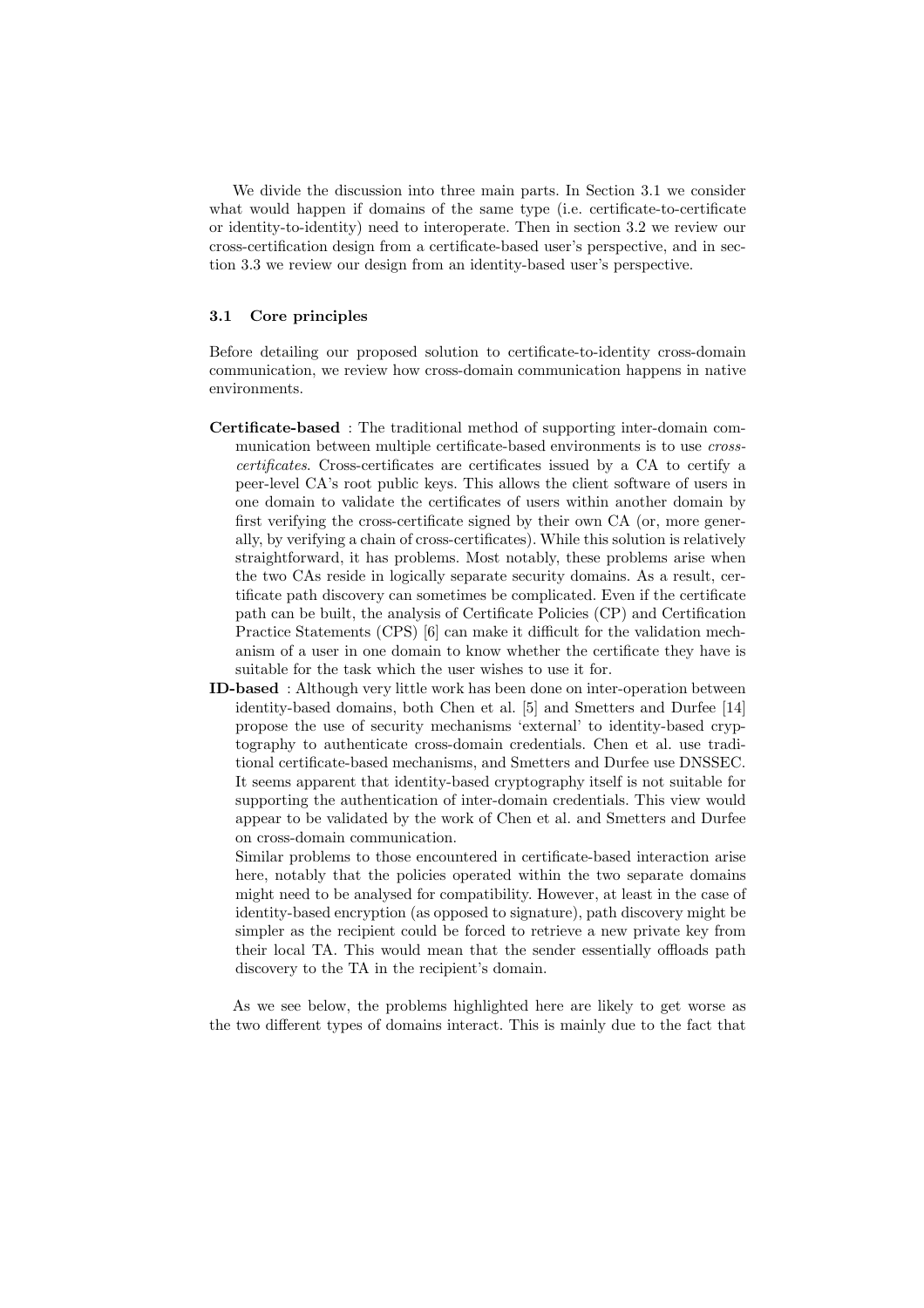certificate-based users need to be able to make use of, and make sense of, IDbased parameters, and vice versa. By necessity, this adds a layer of complexity to the system architecture.

# 3.2 The certificate-based user

For the reminder of this paper we consider two security domains. We suppose domain  $\bf{A}$  runs a traditional certificate-based PKI, while domain  $\bf{B}$  runs an identity-based infrastructure.

From our discussions in the previous section we note that using a crosscertificate would appear to be the logical choice for supporting peer-entity authentication between the CA and TA. In this section we look at the design of such a scheme from a certificate-user's point of view.

We start by providing a simplified overview of how the design would work.

- The CA for domain  $A$  generates a cross-certificate for the TA in domain  $B$ , containing the TA's public parameters.
- This cross-certificate could contain policy information for domain B of relevance to a user in domain A.
- $A$  user in domain **A** validates the cross-certificate and checks the policy for acceptability (we discuss how this policy checking might be carried out below).
- As the certificate is likely to be obtained from a local repository, there will typically be a need for a certificate status check, and possibly some additional path validation, to be carried out on the certificate.

The idea of using a certificate to authenticate the public parameters of a TA is not new. Apocryphal evidence suggests that some organisations looking to implement identity-based encryption in practice intend to use a traditional PKI certificate to allow users within the system to verify the domain parameters for an ID-based system.

The above technique would allow members of domain  $A$  to derive public keys from entities within domain B. Hence, this would enable them to verify signed message from, and send encrypted messages to, members of domain B.

We now discuss some of the operational details of such a scheme. In doing so, we note some potential difficulties that arise from the fundamental differences between certificate and identity based infrastructures.

Certificate Type and Content The first area we explore is the issue of which type of certificate to use for the cross-certificate. That is, should it be a traditional X.509 identity certificate or an X.509 attribute certificate. As well as the choice of certificate type, we also consider the contents of such a cross-certificate.

There are potential advantages and disadvantages associated with the use of both types of certificate. The arguments can be summarised as follows.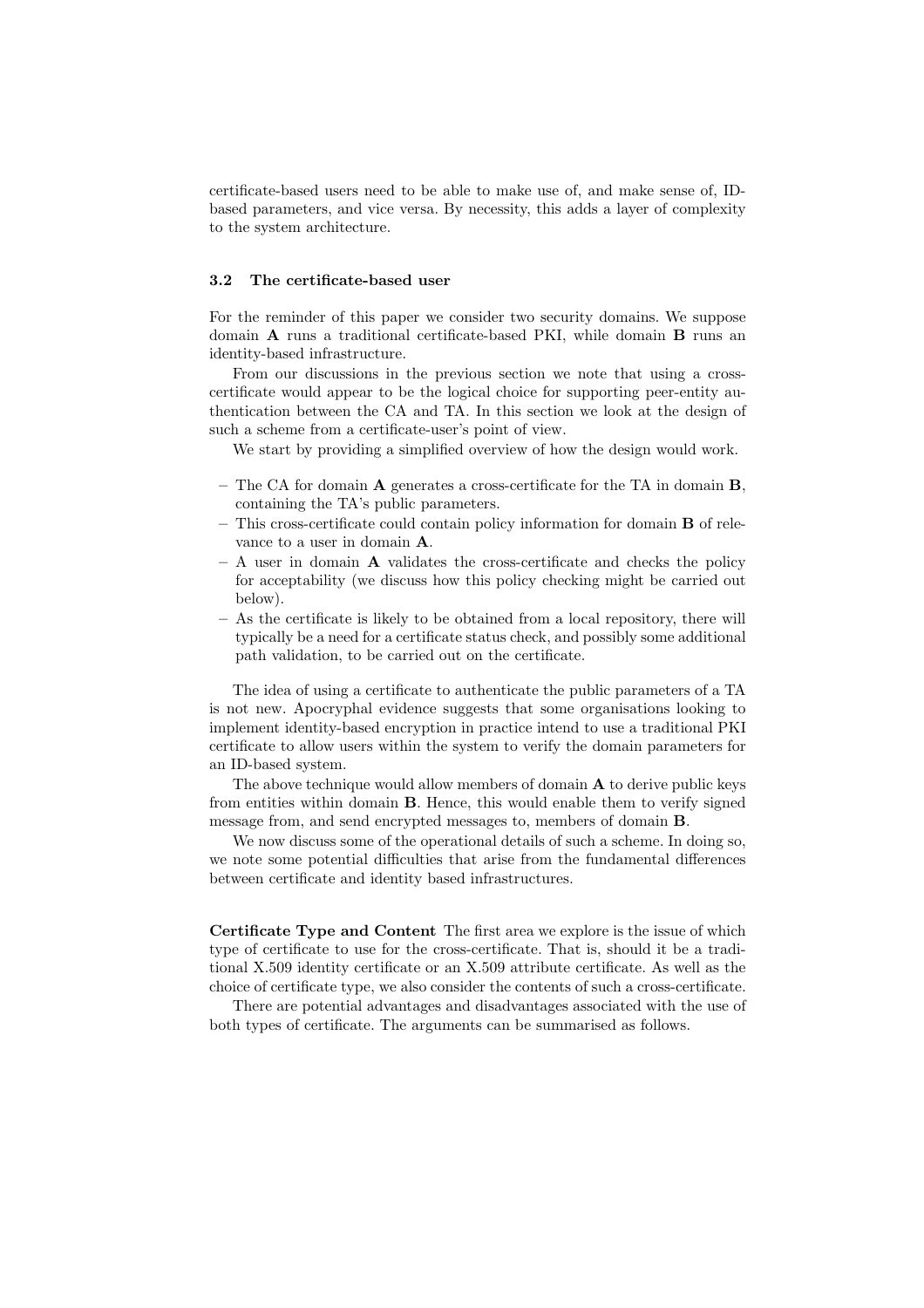- Identity Certificate : This would appear to be the more logical choice, with the identity of domain B being bound to the scheme parameters used within B's identity-based implementation. This could be achieved by defining new extension fields for the X.509 certificate format to manage this additional information. This approach would provide the user in domain A with a mechanism that most accurately reflects the way in which cross-certification is carried out in a certificate-based environment. However, it does come at a cost. Because of the very nature of identity-based schemes, there is no explicit means of revocation. One way of dealing with this problem is to periodically update the scheme parameters within domain  $\bf{B}$  in order to refresh all keys in the system. This would increase the pressure on the certificate management procedures of the cross-certificate for domain A's CA. This cross-certification could be made more lightweight by not including the scheme parameters in the certificate. Thus, we would be relying on the certification of the domain B's identity alone.
- Attribute Certificate : An alternative would be to use an attribute certificate to certify domain B's TA's right to produce valid system parameters. This effectively extends domain A's security associations to domain B, purely for the act of managing the identity-based parameters. This solution is more lightweight from domain A's viewpoint, as it is up to the TA in domain B to update the system parameters and authenticate them within domain A. However, we believe that an attribute certificate will provide a weaker binding between the cross-certificate and the system parameters, as the CA in domain  $\bf{A}$  is only certifying the identity of domain  $\bf{B}$ , and not the system parameters directly. As well as the weaker binding, such a scheme would probably require the TA in domain B to maintain an additional set of certificatebased keys in order to authenticate the system parameters to the users in domain A. There is also the question as to whether the TA in domain B really has the 'right' to carry out an action in domain A. We believe that further discussions on this point could help resolve how the powers of domain B's TA could be expressed within domain A's security policy. However, this mechanism could be strengthened by having the TA's system parameters included within the certificate as an additional set of attributes.

As we can see from our discussion, both constructs have their benefits and drawbacks. Additionally, we have noted that both types of certificate can be modified to present a tighter or more lightweight binding within each certificate type.

We believe that the use of an X.509 identity certificate would be preferable in practice, with the system parameters for domain B included either as the public key content, or in a special extension field. This would also more naturally map the way in which a user in domain A might manage existing cross-certificates to certificate-based domains. Also, an identity certificate is traditionally associated with the provision of authentication, which more accurately captures the nature of cross-certification in this environment.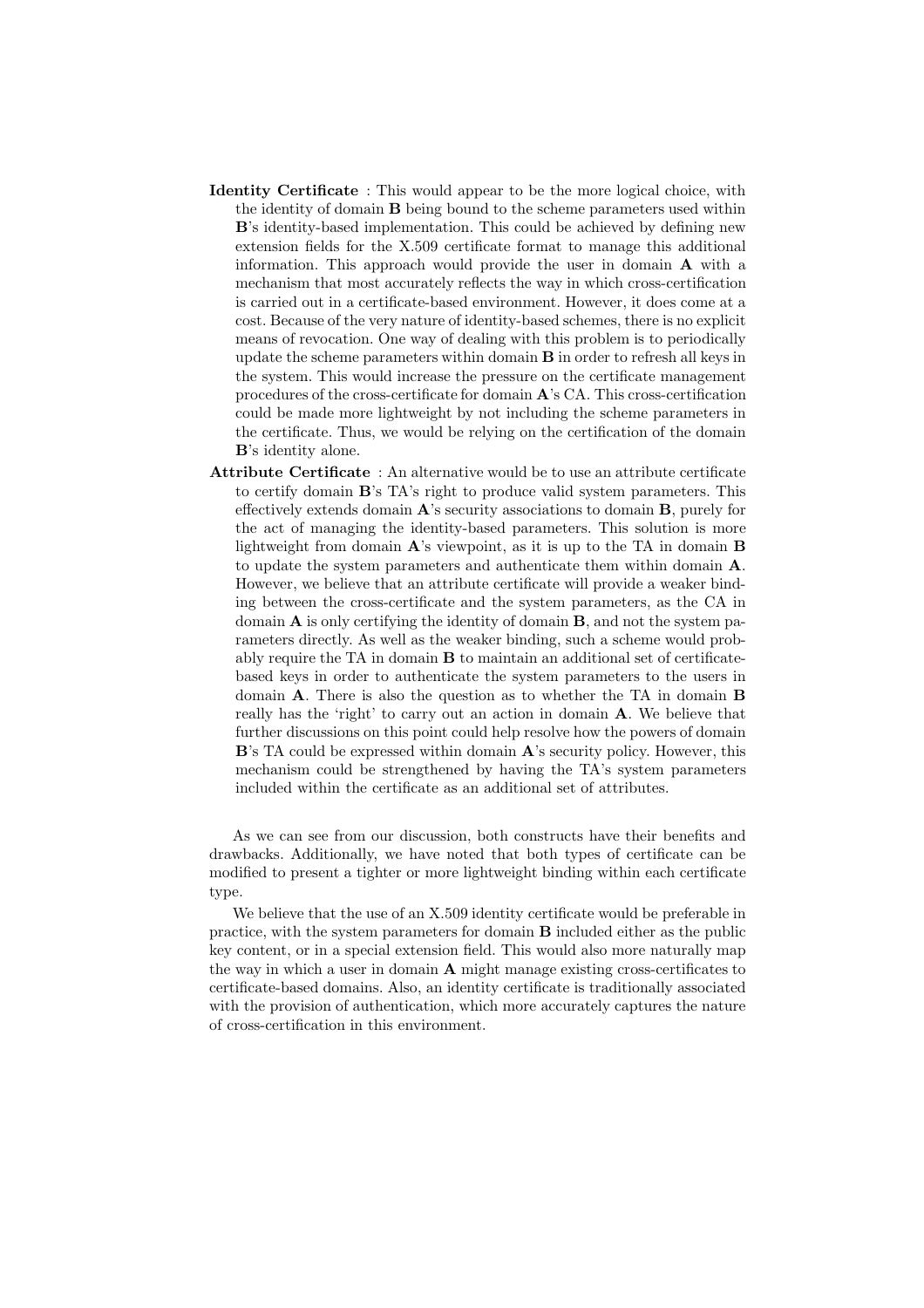CPs and CPSs The biggest difference between certificate-based infrastructures and identity-based infrastructures is in the way they handle policies. In a certificate-based PKI, great reliance is placed on the use of Certificate Policies and Certification Practice Statements [6]. Conversely, much is made within an identity-based infrastructure of off-loading policy creation to the end user, while centralising policy enforcement. An example of this is the NHS trial for identity-based encryption which allows the sending party to encode the policy as the key  $[7]^1$ .

In the case of a user in domain A sending an encrypted message to a user in domain B, which policy should the sender follow? If the identifier-based domain does not have the equivalent of the Object Identifiers (OIDs) in X.509 certificates, then how does the user in domain  $\bf{A}$  know that the rules used in assigning private keys in domain B will conform to the desired policy?

We present two ways in which this problem could be solved.

- The TA in domain B could release a set of policy statements in a similar manner to a CP created within domain A. One of the stated benefits of ID-based cryptography is the ability for users within an ID-based domain to generate their own policies on the fly which can subsequently be verified at the TA before it issues the associated private key. In such cases, these client-generated policies are likely to be checked against more coarse-grained policies already held at the TA. We believe that such coarse-grained policies are likely to need refinement before being published — as in a  $\text{CP}$ . These policy statements could then be included in the cross-domain certificate, and hence can be checked by a user in domain A. While this would simplify the work for the user in domain  $\bf{A}$ , it complicates the policy management within domain B.
- The sender within domain  $A$  could generate a new identity-based public key for the recipient, making part of the encoding a reference to the policy for the decryption and sending it with the message. The recipient in domain B would then need to go to their TA to retrieve the new decryption key. This would complicate the task for the sender, but would maintain the ability within domain **B** for the TA to validate the decryption request just prior to the decryption.

As can be seen from the above discussion, there are benefits and drawbacks to both mechanisms. We believe that the application requirements are likely to be a determining factor in deciding which mechanism to use in practice.

### 3.3 The ID-based user

We next review the use of cross-certificates within the identity-based user's domain. A simplified overview of how the design would work is as follows.

<sup>&</sup>lt;sup>1</sup> In this case the terminology changes slightly to that of identifier-based encryption, where the publicly verifiable information is an identifier that is used to encode the policy statement.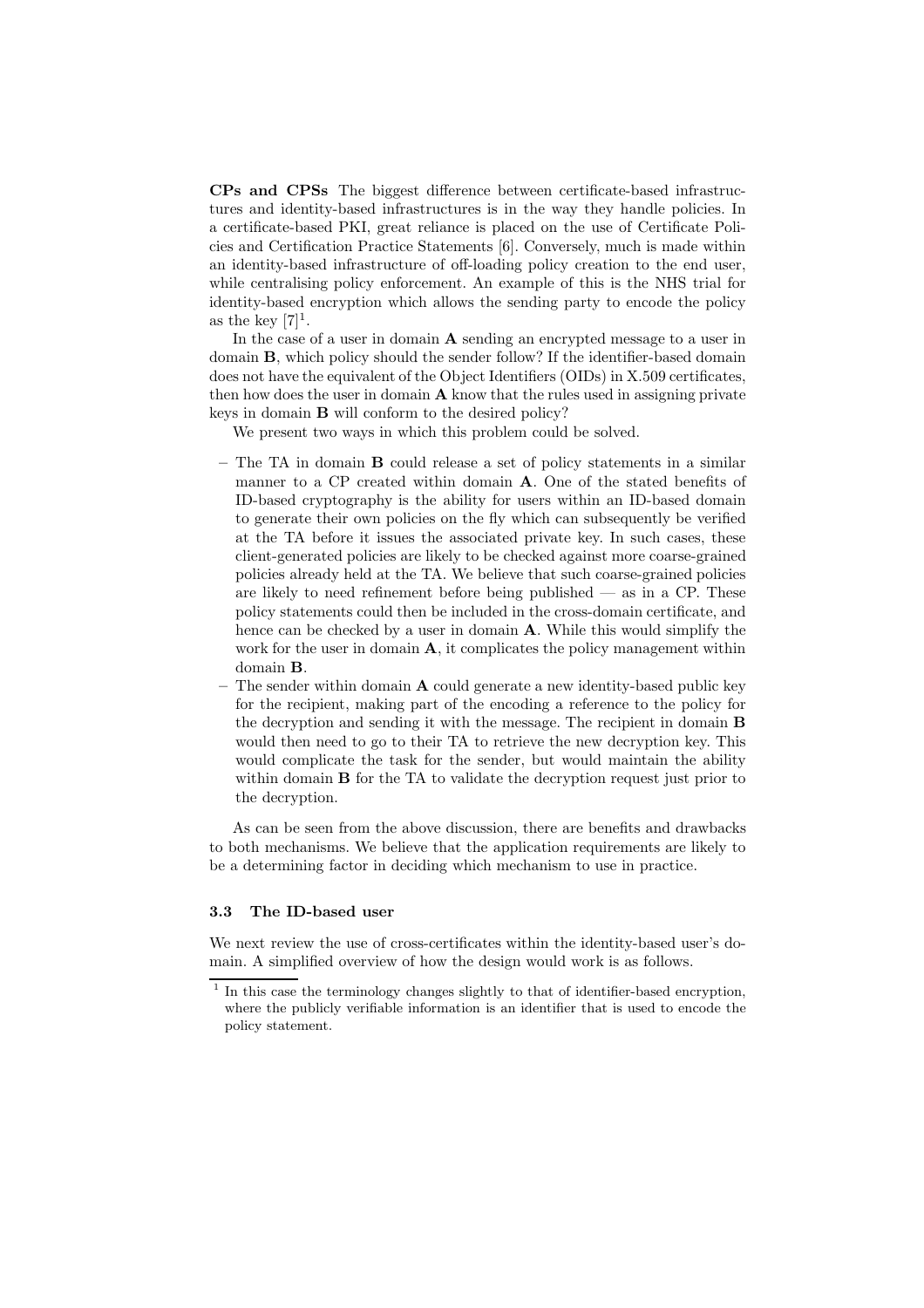- The TA for domain B generates a cross-certificate for the public key of the CA in domain **A**.
- This cross-certificate could contain policy information for domain A of relevance to a user in domain B.
- A user in domain B validates the cross-certificate and checks the policy for acceptability.
- As the certificate is likely to be obtained from a local repository, there will typically be a need for a certificate status check, and possibly some additional path validation, to be carried out on the certificate.

This mirrors the design for the certificate-based user, as discussed in section 3.2. While this would give us the functionality we require for inter-domain interaction, we believe that it is a relatively inelegant solution. The main drawback for the users in domain B is that, before making use of the recipient's public key, they will be required to interact with another entity to fetch the certificate for the user in domain A. This means that one of the key advantages of using ID-based encryption is lost.

An alternative would be to have the TA in domain B issue an identitybased signing key to the CA within domain A. The CA could then dual-sign the certificates for its users, such that a user in domain B could validate the signatures directly using domain B's system parameters. However, we believe that this approach is unlikely to be used in practice. The main reason for this is that, because of the very nature of identity-based cryptography, a signing key issued by the TA is escrowable (unless an approach such as CL-PKC, as outlined in Section 4.2, is used). Thus, a corrupt TA in domain B could falsify certificates or messages from the CA in domain A. The CA is unlikely to want to put itself in a situation where this is possible.

We now look at the certificate content, policy issues, and revocation from the perspective of an identity-based user.

Certificate Content If we assume that the certificate is an X.509 crosscertificate, then the content is relatively well defined. The TA in domain B would, however, need to generate and use a different type of signature key in order to generate the certificate; this adds complexity to the scheme. However, the user in domain B would be expected to make use of the user certificates within domain **A** in order to enable secure communication, and thus it is not a significant additional burden.

CPs and CPSs As we saw from our discussion in the previous section, the differences in the ways policies are managed in the two systems is one of the main hurdles to integration. The lack of prior work on CP/CPS equivalents in the identity-based domain would appear to complicate matters here.

Two candidate approaches for dealing with this problem can be identified.

 $-$  The users in domain **B** could be required to parse the certificate policies from domain A directly.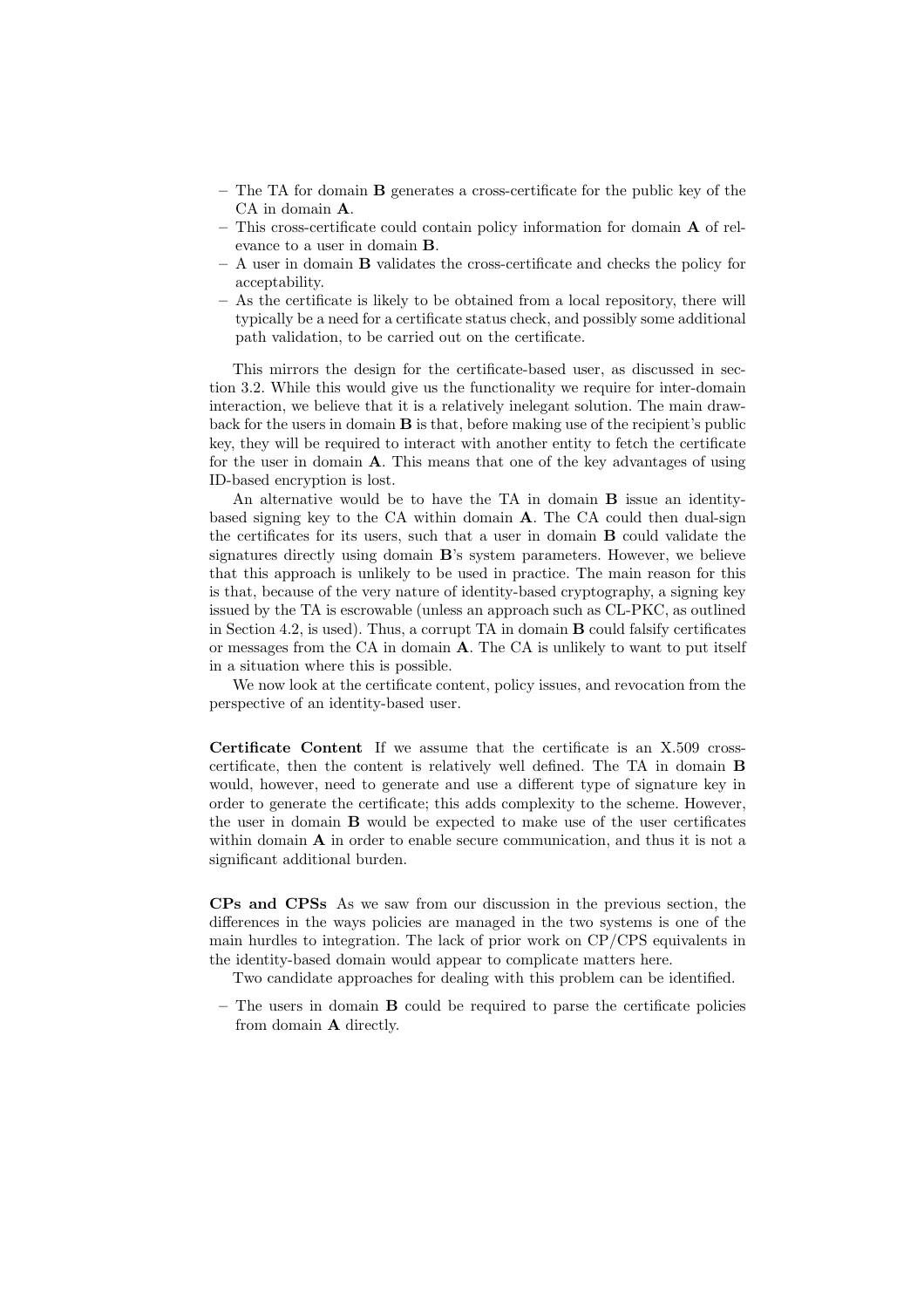– The TA within domain B could parse and identify suitable CPs from domain A. The TA could then make available a list of the CPs which it deems acceptable for use within domain B.

The second option provides a much cleaner approach. Not only does it reduce the complexity of interactions at the user level, but it more accurately reflects the existing balance of policy checking in an identity-based environment. The TA is able to regulate the issuing of private keys on a more ad hoc basis, with some schemes requiring policy identifiers to be included within the public key to specify the policy that must be enforced when using that key pair [7]. This contrasts with the way in which clients in a certificate-based domain are expected to download the CPs of relevance and make local decisions before making use of a public key for encryption.

Revocation Possibly the largest hurdle to interaction is the lack of explicit revocation within an identity-based domain. A 'pure' identity-based domain does not have explicit key revocation, but is more likely to rely on key re-issuance. If a user in domain B wishes to use a key for a user in domain A, then they are likely to need to validate the current certificate status. There are the three ways in which we believe this could be achieved.

- The CA could issue new certificates at the same rate as the TA would issue identity-based public keys for its users.
- The TA could act as a filter for user requests, where the TA performs the revocation interrogation on behalf of its clients.
- The user could be required to interrogate and interpret CRLs or OCSP servers directly.

The first two solutions are cleaner for users in domain B. The first solution is, however, likely to be too computationally intensive, as certificate distribution in a traditional PKI often incurs a large overhead. The second solution could result in the TA becoming a resource bottleneck, but fits closer to the identity-based model, where the TA is given the power to control key access within a secure environment. The third solution is simplest from an architectural perspective, but it increases the complexity of certificate processing at the user level. In practice, the application level considerations are clearly going to impact on this design decision.

# 4 Extending the Analysis

In this section, we briefly review some potential alternatives to the certificatebased solution presented above, along with additional technologies which could impact on an inter-domain design.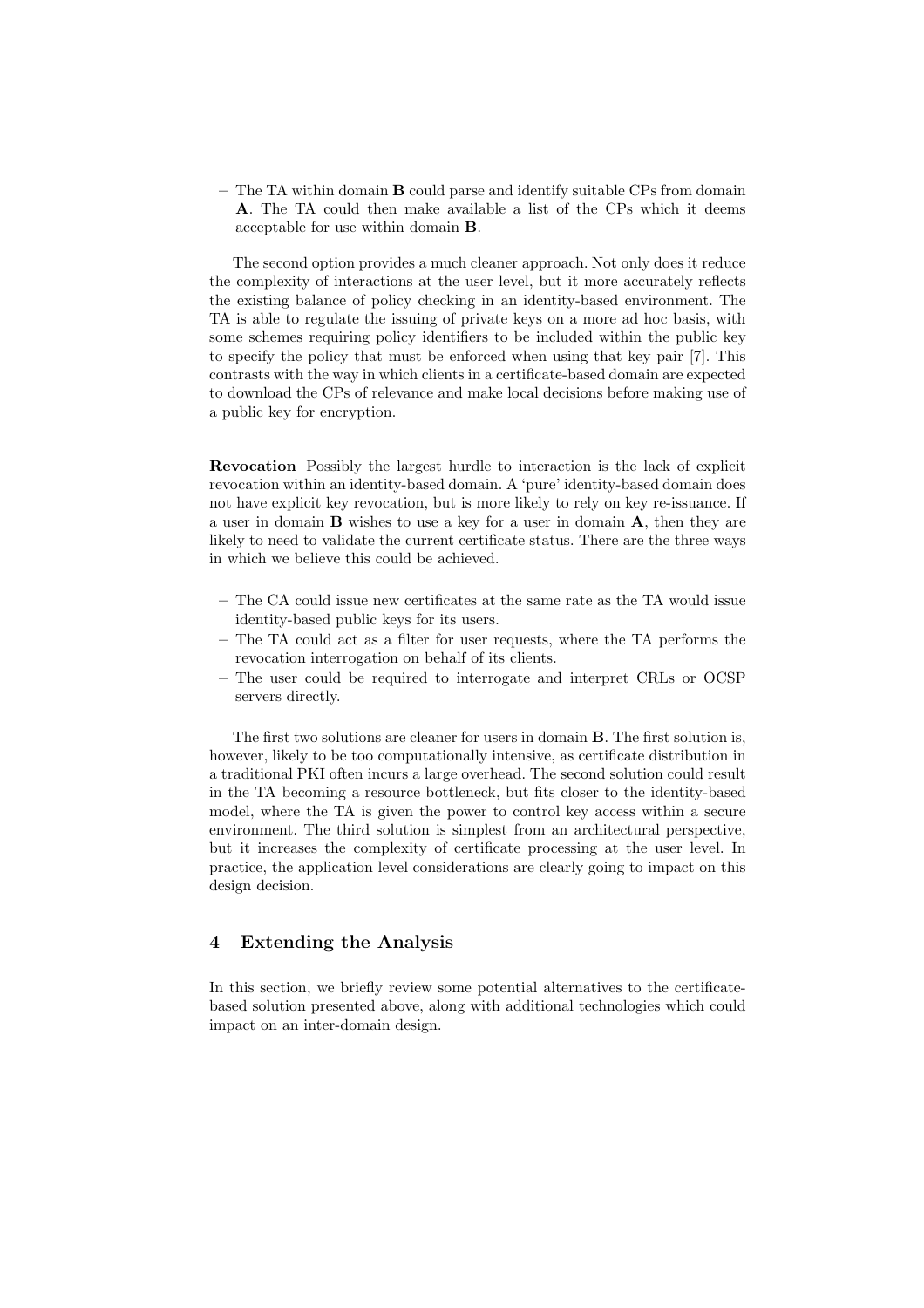#### 4.1 Potential Alternative Solutions

A high level outline of some possible alternative designs for inter-domain interoperability is as follows.

- The design of the scheme presented in Section 3 requires the sender of an encrypted message to do the majority of the additional work. It would be possible to reverse this burden. For example, an identity-based user could act as though the recipient is "local" to the identity-based domain, and force the certificate-based user to retrieve the necessary identity-based private key from the TA in domain B.
- A trusted intermediary could be set up to act as a server that decrypts, then re-encrypts, the flow of messages. This would have no major impact in the identity-based domain, as the TA can already read anything that is sent to its clients (again, unless a scheme such as CL-PKC is used — see below). However, this might contravene the security policy in the certificate-based domain, where key or plaintext escrow is only carried out in exceptional circumstances.
- In the case of signatures, alternative solutions could be built that make use of the flow of signed messages. Much of the complexity introduced in the previous sections is designed to deal with the issue of retrieval of public encryption keys that is necessary before encryption can take place. However, because a signature has to be generated before any verification can take place, the verification key can be bound to the document or message being signed. This can greatly simplify the key retrieval protocol.

#### 4.2 Additional Technologies

In this section we briefly outline some additional technologies which could impact on any cross-infrastructure design.

Certificateless Public Key Cryptography One of the limitations of identity-based cryptography is the fact that the TA has the ability to escrow all private keys used in the system. Al-Riyami and Paterson developed Certificateless Public Key Cryptography (CL-PKC) [1, 2] in order to overcome this problem (see also a variety of related work, including the notion of 'self-certified public keys', due to Girault [10], and Gentry's 'certificate-based encryption' [8]). The notion of CL-PKC gives the benefits of an identity-based public key mechanism, where the key pair is derived from publicly identifiable information. However, the private key is created in a joint process between the TA and the user, where the TA only knows a partial share of the resulting completed private key. This circumvents the key escrow problem.

Using a CL-PKC mechanism within the identity-based environment would address some of the problems we discuss in the previous sections, most notably as follows.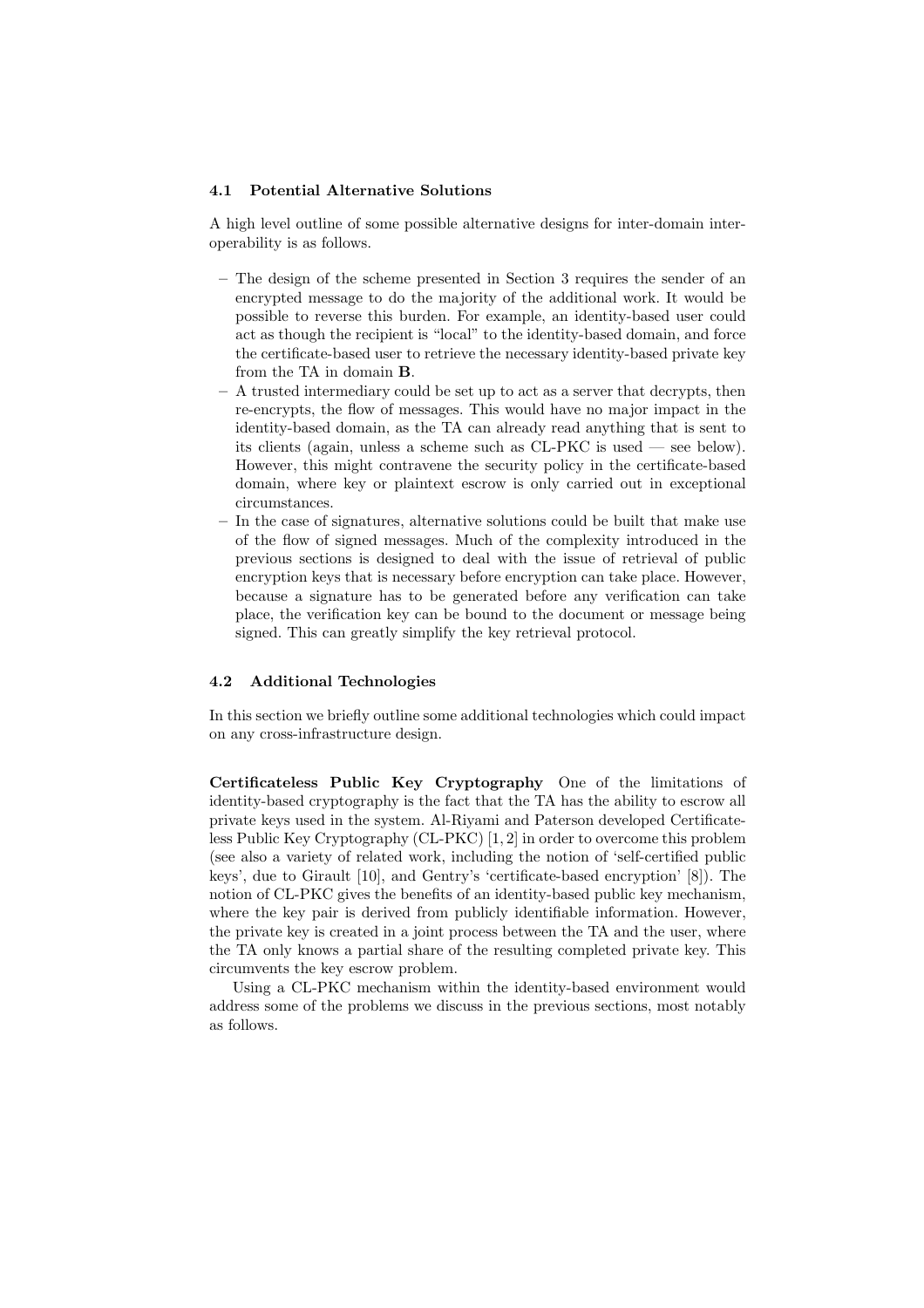- $-$  It would allow the TA in domain  $\bf{B}$  to give a signing key to the CA in domain A. This would simplify the parsing of the cross-certificates for the users in domain B.
- $-$  It would mean that private keys within domain **B** are more likely to fit the policies of use within domain  $\mathbf{A}$ , given that most traditional PKIs completely reject the escrow of signing keys, and only carry out escrow of decryption keys in strictly controlled circumstances.

Certificate Chaining Certificate chaining is a fundamentally important technique where multiple CAs are employed in certificate-based environments. Related work in the identity-based literature aims at generating tiered hierarchies of identity-based keys [9]. However, we believe that most keys within an identitybased domain are likely to be issued directly by the TA in a flat hierarchy within the domain. This would appear to make the best use of the control of private key issue inherent to identity-based cryptography.

The obvious question that results is to ask whether one could imagine a chain which consists of a mixture of certificates signed by regular CAs and keys/certificates generated by TAs? <sup>2</sup> If this were to occur it could potentially be both a benefit and drawback to the way in which such a chain would be processed.

- It would be of benefit if almost all of the keys in domain B are "grounded" at the TA. This would simplify the chain reduction algorithms when a client in a domain A is assessing a key from the identity-based domain.
- $-$  It would present a problem for users in domain **B** who are required to assess a certificate chain, as they are unlikely to be used to processing chains in an identity-based environment.

We note that both these assertions depend on how identity-based mechanisms are used in practice. It will thus be interesting to return to this question when more real-world examples exist.

# 5 Lessons Learnt and Future Work

In this section we highlight the early lessons we have learnt from this ongoing research. We also identify the avenues that we need to explore further in order to gain a better understanding of how the two infrastructures differ, and how that would impact on any potential interoperation.

– What are the main differences between the two infrastructure types which we have assessed to date?

<sup>&</sup>lt;sup>2</sup> We note that, in the scenario explored in Section 3, the cross-certificate from domain B to domain A and the user certificate signed by the CA already constitute a chain.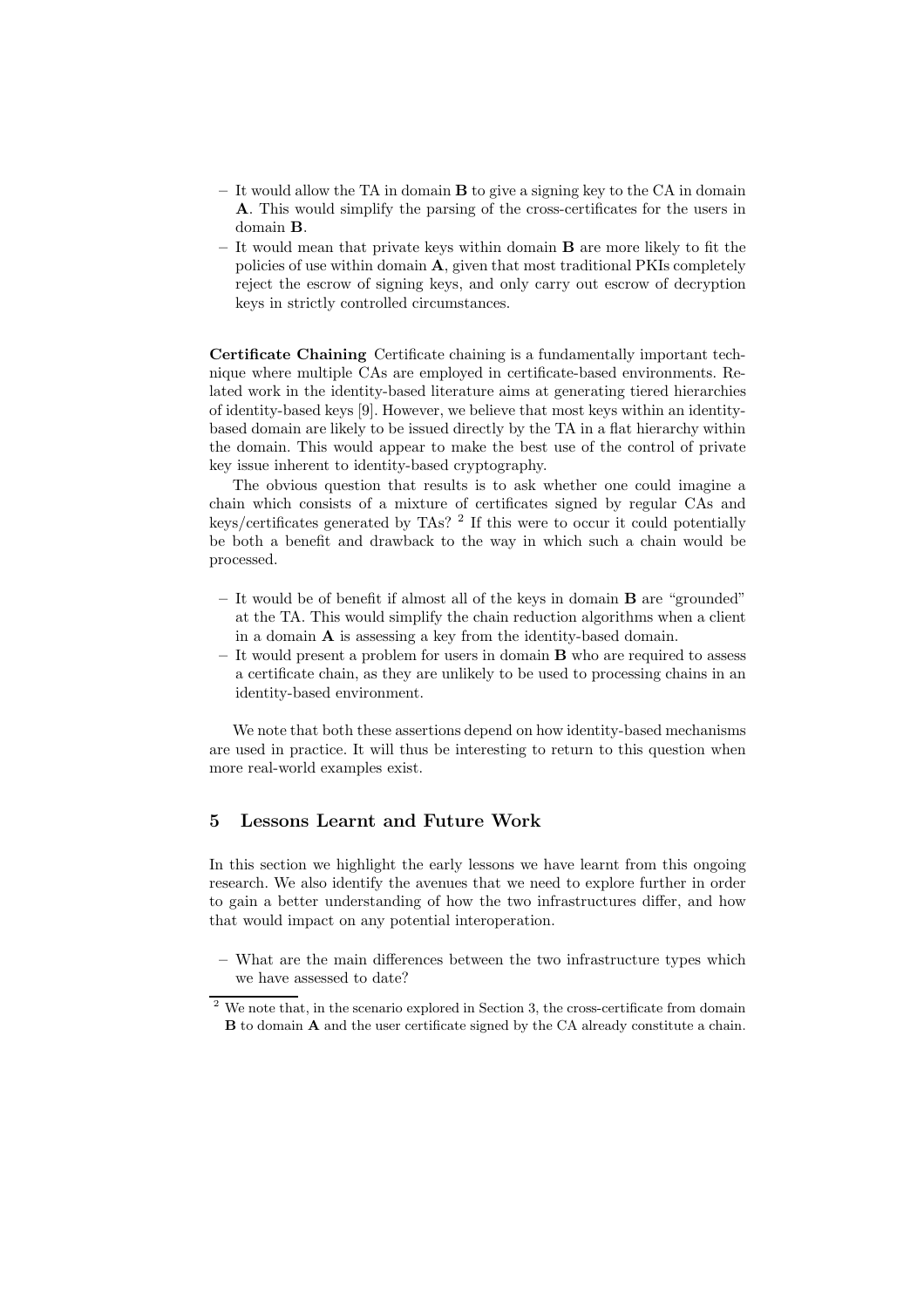- We believe that the main differences lie in how the policy setting and validation is performed. Ensuring that the CP/CPS can be adequately expressed in an identity-based infrastructure will present a major challenge. Conversely, it is important to ensure that the CP/CPS of the certificate-based domain is adhered to by the TA when issuing keys that will be used in inter-domain communication. This work could require the development of a form of policy matching algorithm for the two domains.
- Where and how the policy matching takes place can impact upon the implementation of that policy. In a certificate-based environment the policy is verified by the user before making use of the key. By contrast, in an identity-based environment the policy is often verified by the TA immediately prior to the release of the private key. Taking these differences into account can be important when designing a security infrastructure.
- It is important to understand the difference between what is being certified in a certificate-based environment, and what is built into an identifier in an identity-based environment (i.e. does the identity/identifier content correspond to the content of an X.509 certificate?).
- What additional work do we need for our analysis?
	- A clearer assessment and understanding of the differences in policy handling in light of actual application security requirements is needed. This can only come from genuine practical experience in rolling out ID-based infrastructures.
	- Although we only briefly discussed the potential use of attribute certificates in cross-certification, we believe that further research in this area is needed. One of the proposed strengths of identity-based cryptography is its ability to build authorisation policies and implement them directly into the key management infrastructure (see, for example, the trials carried out with the NHS in the UK [7]). Comparing how such use of identity-based cryptography might fit with attribute certificates would seem to be a logical next step.
- What shape should any further analysis take? Our next step will be to develop some example scenarios to provide us with a more detailed understanding of how the outstanding issues might be resolved.

Based on these early results, we believe that the difficulties we highlight above, combined with the technical solutions required, point us towards future use of a form of hybrid architecture, if interoperation is to be viable.

# 6 Conclusions

In this paper we have analysed a potential means of interoperation between a traditional certificate-based infrastructure and identity-based one.

Our main conclusion is that the existing technical solutions are far from ideal for the users in identity-based environments. The two main reasons for this are: the solutions either force the identity-based client to make use of certificates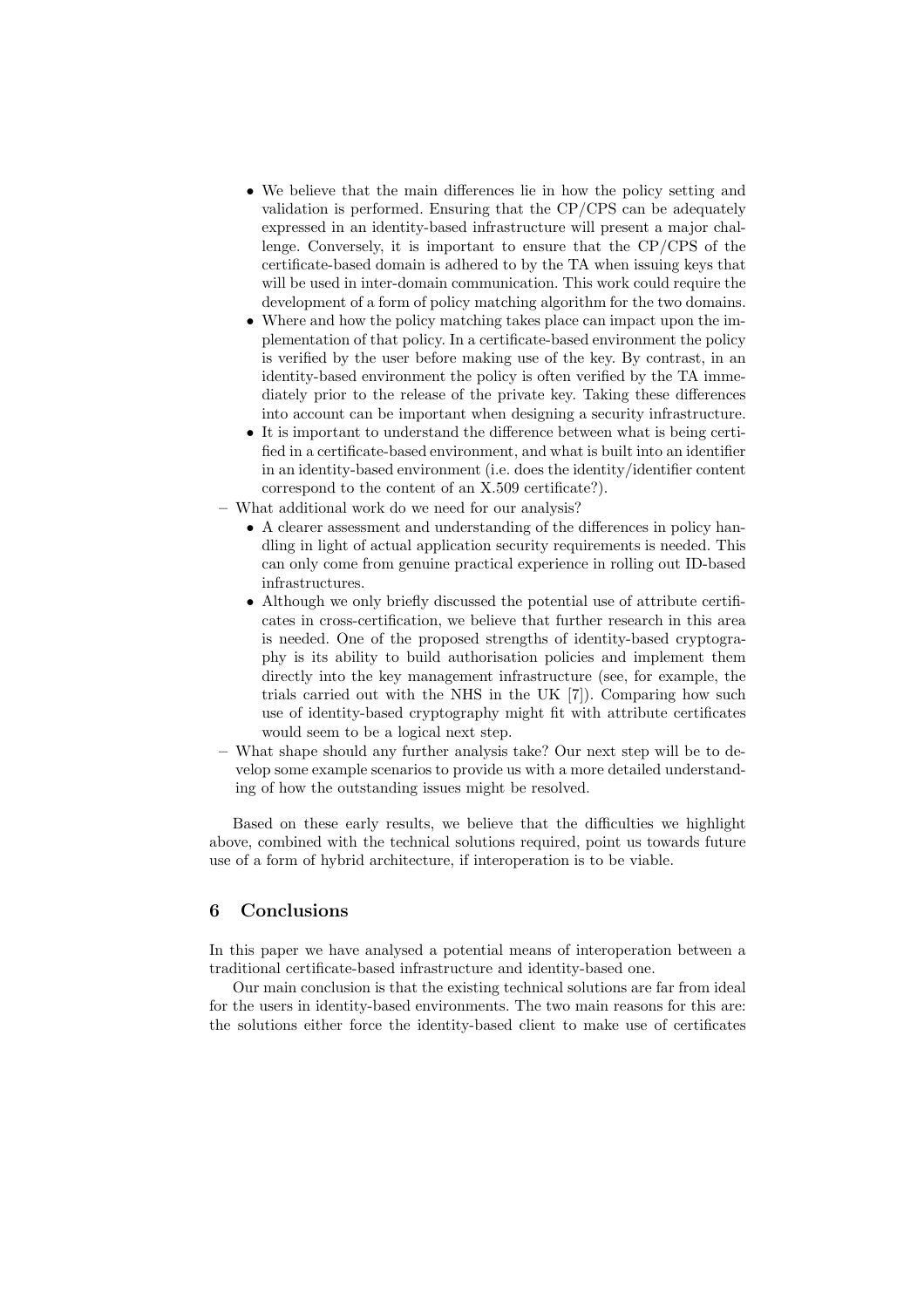(bringing with it all the associated problems); or they require the use of trusted intermediates (e.g. trusted decryption servers, Delegated Path Validation-like services). Both of these solutions move us away from the benefits of identitybased cryptography.

In addition, it would appear that building mechanisms to reduce the impact of interoperation at the user level, forces us down a similar route to the proposals for path discovery algorithms in certificate-based environment. For example, it is likely that services would need to be set up to convert CPs in the certificatedomain to policy-centred identifier-based keys in the identity-based domain.

However, we close our discussion by highlighting the fact that interoperation between any security infrastructures can pose major headaches, and the difficulties we have highlighted in this paper are common problems.

## Acknowledgements

The authors would like to thank Prof. David Chadwick and various anonymous referees for their contribution in helping clarify the presentation of some of the arguments within this paper.

### References

- 1. S. S. Al-Riyami and K. G. Paterson. Certificateless public key cryptography. In C. S. Laih, editor, Advances in Cryptology — ASIACRYPT 2003, volume 2894 of Lecture Notes in Computer Science, pages 452–473. Springer-Verlag, Berlin, 2003.
- 2. S. S. Al-Riyami and K. G. Paterson. CBE from CL-PKE: a generic construction and efficient schemes. In S. Vaudenay, editor, Public Key Cryptography  $-$  PKC 2005, volume 3386 of Lecture Notes in Computer Science, pages 398–415. Springer-Verlag, Berlin, 2005.
- 3. D. Boneh and M. Franklin. Identity-based encryption from the Weil pairing. In J. Kilian, editor, Advances in Cryptology – CRYPTO 2001, volume 2139 of Lecture Notes in Computer Science, pages 213–229. Springer-Verlag, 2001.
- 4. D. Boneh and M. Franklin. Identity-based encryption from the Weil pairing. SIAM J. Computing, 32:586–615, 2003.
- 5. L. Chen, K. Harrison, A. Moss, D. Soldera, and N.P. Smart. Certification of public keys within an identity based system. In A. H. Chan and V. D. Gligor, editors, Information Security, 5th International Conference, ISC, volume 2433 of LNCS, pages 322–333. Springer-Verlag, 2002.
- 6. S. Chokhani and W. Ford. RFC 2527: Internet X.509 public key infrastructure certificate policy and certification practices framework, March 1999.
- 7. Chris R. Dalton. The NHS as a proving ground for cryptosystems. Technical Report HPL-2003-203, Trusted Systems Laboratory, HP Laboratories, Bristol, October 2003.
- 8. C. Gentry. Certificate-based encryption and the certificate revocation problem. In E. Biham, editor, Advances in Cryptology – EUROCRYPT 2003, volume 2656 of Lecture Notes in Computer Science, pages 272–293. Springer-Verlag, 2003.
- 9. C. Gentry and A. Silverberg. Heirarchical ID-based cryptography. In Y. Zheng, editor, Advances in Cryptology – ASIACRYPT 2002, volume 2501 of Lecture Notes in Computer Science, pages 548–566. Springer-Verlag, 2002.